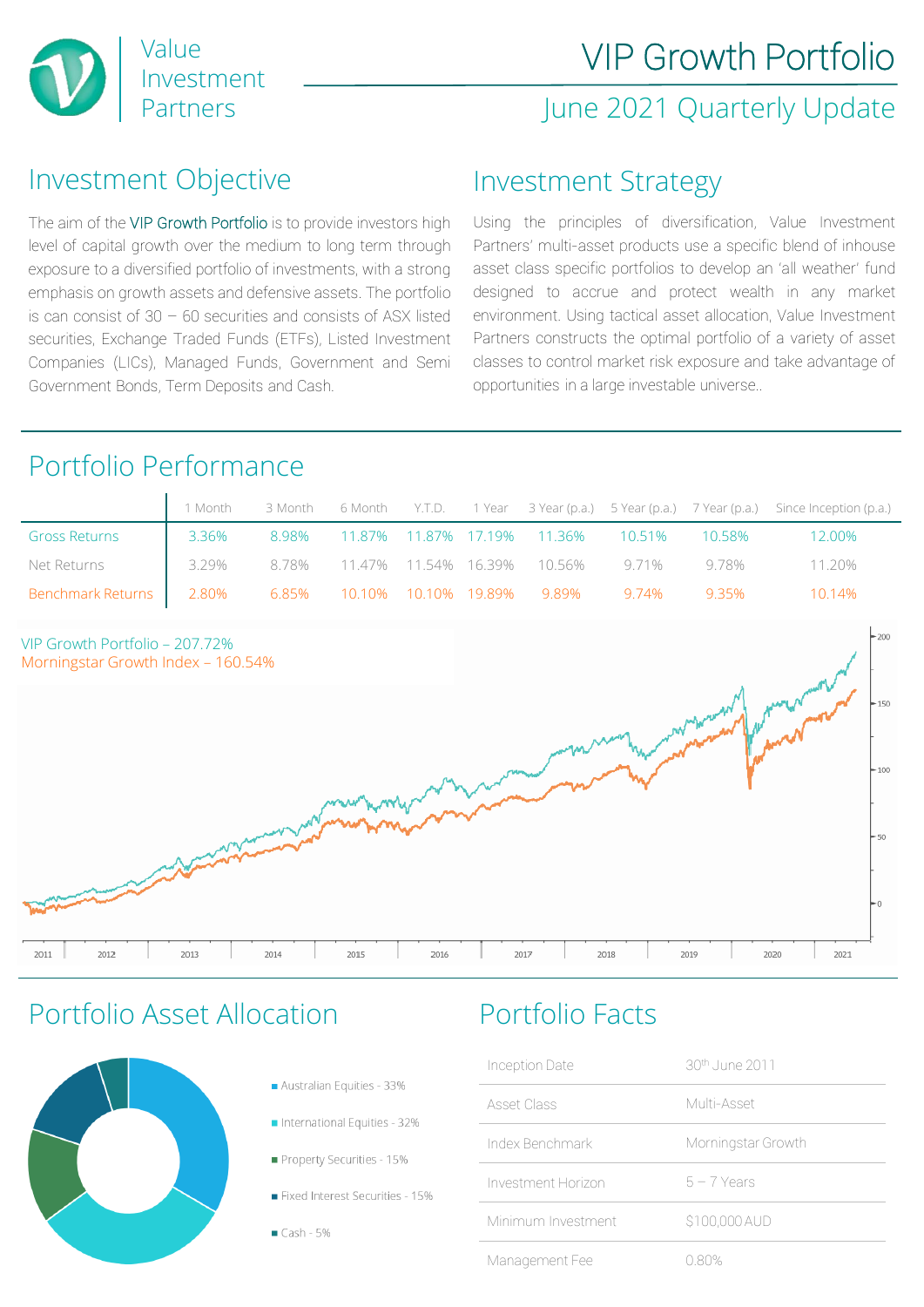

# VIP Growth Portfolio

### Partners **Market Elding Struth Struth Partners** June 2021 Quarterly Update

### 3 Month Sector Performance Current Sector Allocation





### Communication Services - 4%

- Consumer Discretionary 7%
- Consumer Staples 6%
- Energy 0%
- Financials 10%
- Health Care 11%
- $\blacksquare$ Industrials 7%
- Information Technology 11%
- Materials 9%
- Real Estate 15%
- Debt Securities 15%
- $Cash 5%$

## 3 Month Holdings Performance 5 Year Risk/Return Profile





|                  | 3 Month | 5 Year |
|------------------|---------|--------|
| Upside Capture   | 72%     | 102%   |
| Downside Capture | 103%    | 101%   |